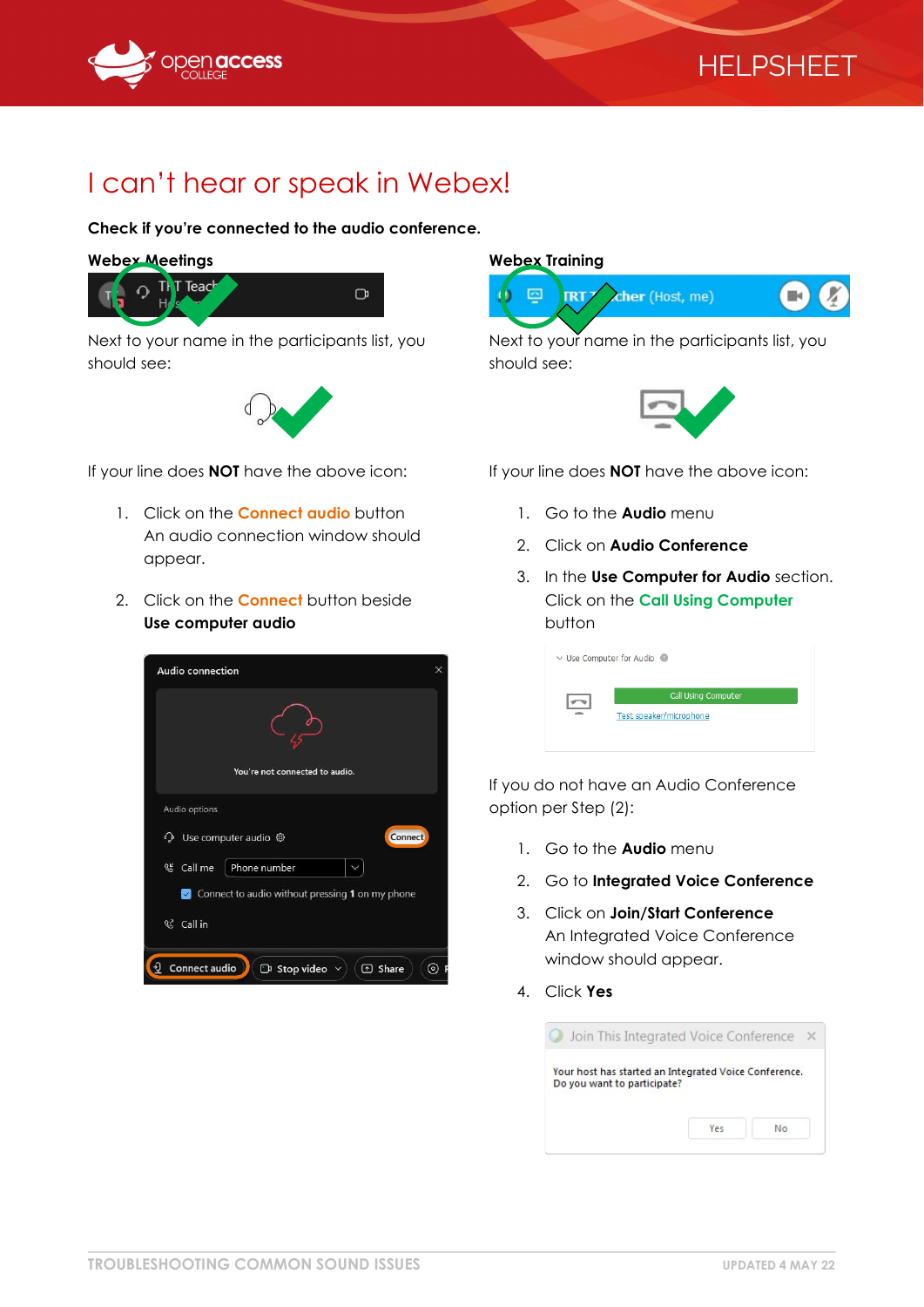



# I can't hear or speak in general in Windows!

Check your microphone and speakers aren't muted at the system level.







#### Unmute speakers

Click on the speaker icon in the bottom-right corner.



Click the speaker icon to unmute it.



### Unmute microphone

- 1. Right-click on the **speaker icon** in the bottom-right corner
- 2. Select **Sounds**

| Open Volume mixer   |                                     |  |
|---------------------|-------------------------------------|--|
| Spatial sound (Off) |                                     |  |
| Sounds              |                                     |  |
|                     | Troubleshoot sound problems         |  |
|                     | 11:42 PM<br>(小)<br>(Fe<br>10/4/2020 |  |

- 3. Click the **Recording** tab.
- 4. Double-click on the device you're using



- 5. Click the Levels tab.
- 6. Click the microphone icon



7. Click Apply, then OK